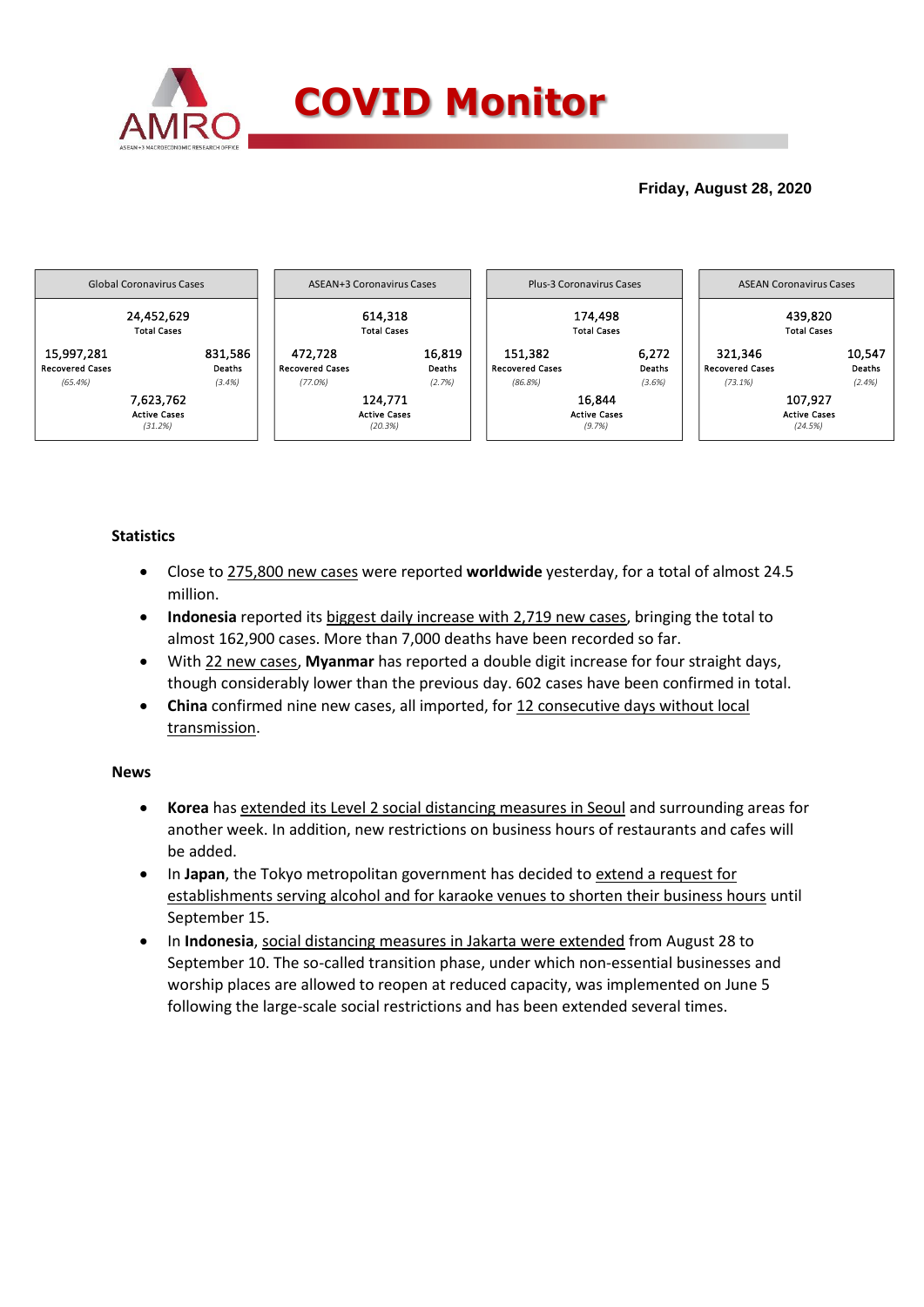

### Overview of Confirmed COVID-19 Cases

Data as of 27/8/2020

|                         | <b>Total</b>     | Cases per 1M            | <b>New</b>     | <b>New Cases per</b> | <b>New Cases</b>    | <b>ANew</b>      | ∆% New     | <b>Total</b>  | <b>New</b>              | <b>Fatality</b> | <b>Total</b>                       | <b>Recovery</b> | Active         |
|-------------------------|------------------|-------------------------|----------------|----------------------|---------------------|------------------|------------|---------------|-------------------------|-----------------|------------------------------------|-----------------|----------------|
| <b>Economy</b>          | Cases            | Population              | Cases          | 1M Pop.              | $(7$ -day avg $)^1$ | Cases            | Cases      | <b>Deaths</b> | <b>Deaths</b>           | <b>Rate (%)</b> | Recovered                          | Rate $(%)2$     | Cases          |
| Global                  | 24,452,629       |                         | 275,793        |                      |                     | $-11,893$        | $1.1$      | 831,586       | 5,890                   | 3.4             | 15,997,281                         | 65.4            | 7,623,762      |
| ASEAN+3                 | 614,318          |                         | 7,326          |                      |                     | $-1,690$         | $1.2$      | 16,819        | 233                     | 2.7             | 472,728                            | 77.0            | 124,771        |
| Plus-3                  | 174,498          |                         | 1,275          |                      |                     | $-89$            | 0.7        | 6,272         | 16                      | 3.6             | 151,382                            | 86.8            | 16,844         |
| ASEAN                   | 439,820          |                         | 6,051          |                      |                     | $-1,601$         | 1.4        | 10,547        | 217                     | 2.4             | 321,346                            | 73.1            | 107,927        |
|                         |                  |                         |                |                      |                     |                  |            |               |                         |                 |                                    |                 |                |
| China                   | 85,013           | 61                      | $9\,$          | 0.0                  |                     | $\mathbf{1}$     | 0.0        | 4,634         | $\mathsf 0$             | 5.5             | 80,089                             | 94.2            | 290            |
| Hong Kong, China        | 4,755            | 623                     | 21             | 2.8                  |                     | $-3$             | 0.4        | 81            | $\overline{2}$          | $1.7$           | 4,200                              | 88.3            | 474            |
| Japan                   | 65,653           | 522                     | 874            | 6.9                  |                     | $-17$            | 1.3        | 1,241         | 11                      | 1.9             | 52,542                             | 80.0            | 11,870         |
| Korea                   | 19,077           | 366                     | 371            | 7.1                  |                     | $-70$            | 2.0        | 316           | $\overline{3}$          | 1.7             | 14,551                             | 76.3            | 4,210          |
|                         |                  |                         |                |                      |                     |                  |            |               |                         |                 |                                    |                 |                |
| Indonesia               | 162,884          | 604                     | 2,719<br>5     | 10.1<br>0.2          |                     | 413              | 1.7        | 7,064         | 120                     | 4.3             | 118,575                            | 72.8            | 37,245         |
| Malaysia<br>Philippines | 9,296<br>205,581 | 280<br>1,868            | 3,220          | 29.3                 |                     | $-1$<br>$-1.977$ | 0.1<br>1.6 | 125<br>3,234  | $\mathbf 0$<br>97       | 1.3<br>1.6      | 8,994<br>133,990                   | 96.8<br>65.2    | 177<br>68,357  |
| Singapore               | 56,572           | 9,921                   | 77             | 13.5                 |                     | 17               | 0.1        | 27            | $\mathbf 0$             | 0.0             | 55,139                             | 97.5            | 1,406          |
| Thailand                | 3,410            | 50                      | 6              | 0.1                  |                     | $\overline{4}$   | 0.2        | 58            | $\mathbf 0$             | $1.7$           | 3,237                              | 94.9            | 115            |
|                         |                  |                         |                |                      |                     |                  |            |               |                         |                 |                                    |                 |                |
| Brunei Darussalam       | 144              | 319                     | $\mathbf 0$    | 0.0                  |                     | 0                | 0.0        | 3             | $\mathbf 0$             | 2.1             | 139                                | 96.5            | $\overline{2}$ |
| Cambodia                | 273              | 16                      | 0              | 0.0                  |                     | 0                | 0.0        | $\mathbf 0$   | $\mathbf 0$             | 0.0             | 265                                | 97.1            | 8              |
| Lao PDR                 | 22               | $\overline{\mathbf{3}}$ | $\pmb{0}$      | 0.0                  |                     | 0                | 0.0        | 0             | $\mathbf 0$             | 0.0             | 21                                 | 95.5            | $\mathbf{1}$   |
| Myanmar                 | 602              | 11                      | 22             | 0.4                  |                     | $-54$            | 3.8        | 6             | $\mathbf 0$             | $1.0$           | 349                                | 58.0            | 247            |
| Vietnam                 | 1,036            | 11                      | $\overline{2}$ | 0.0                  |                     | $-3$             | 0.2        | 30            | $\mathbf 0$             | 2.9             | 637                                | 61.5            | 369            |
|                         |                  |                         |                |                      |                     |                  |            |               |                         |                 |                                    |                 |                |
| Belgium                 | 83,500           | 7,250                   | 470            | 40.8                 |                     | $-113$           | 0.6        | 9,996         | $\mathbf 0$             | 12.0            | 18,360                             | 22.0            | 55,256         |
| France                  | 281,603          | 4,333                   | 5,963          | 91.7                 |                     | 778              | 2.2        | 30,441        | 29                      | 10.8            | 73,433                             | 26.1            | 177,729        |
| Germany                 | 240,571          | 2,899                   | 1,561          | 18.8                 |                     | 134              | 0.7        | 9,290         | 5                       | 3.9             | 212,909                            | 88.5            | 18,372         |
| Italy                   | 263,949          | 4,382                   | 1,409          | 23.4                 |                     | 43               | 0.5        | 35,463        | 5                       | 13.4            | 206,554                            | 78.3            | 21,932         |
| Netherlands             | 70,984           | 4,108                   | 602            | 34.8                 |                     | $-97$            | 0.9        | 6,244         | $\overline{\mathbf{3}}$ | 8.8             |                                    | $\sim$          |                |
| Spain                   | 429,507          | 9,165                   | 9,658          | 206.1                |                     | 2,362            | 2.3        | 28,996        | 25                      | 6.8             | 150,376                            | 35.0            | 53,521         |
| Switzerland             | 41,006           | 4,742                   | 361<br>1,542   | 41.7<br>22.9         |                     | $-22$<br>396     | 0.9<br>0.5 | 2,003         | $\mathbf 0$<br>12       | 4.9<br>14.1     | 34,800<br>$\overline{\phantom{a}}$ | 84.9<br>$\sim$  | 4,203          |
| <b>United Kingdom</b>   | 332,509          | 4,944                   |                |                      |                     |                  |            | 46,791        |                         |                 |                                    |                 |                |
| Brazil                  | 3,761,391        | 17,795                  | 44,235         | 209.3                |                     | $-2,926$         | $1.2$      | 118.649       | 984                     | 3.2             | 3.122.846                          | 83.0            | 519.896        |
| Canada                  | 128,836          | 3,407                   | 456            | 12.1                 |                     | $-21$            | 0.4        | 9,148         | $\overline{7}$          | 7.1             | 114,610                            | 89.0            | 5,078          |
| Chile                   | 404,102          | 20,768                  | 1,737          | 89.3                 |                     | 357              | 0.4        | 11,072        | 82                      | 2.7             | 377,922                            | 93.5            | 15,108         |
| Mexico                  | 579,914          | 4,563                   | 6,026          | 47.4                 |                     | 759              | 1.1        | 62,594        | 518                     | 10.8            | 475,532                            | 82.0            | 41,788         |
| Peru                    | 613,378          | 18,687                  | 5,996          | 182.7                |                     | $-948$           | 1.0        | 28,124        | 123                     | 4.6             | 421,877                            | 68.8            | 163,377        |
| <b>United States</b>    | 5,834,064        | 17,623                  | 45,193         | 136.5                |                     | 1,276            | 0.8        | 180,387       | 1,108                   | 3.1             | 2,101,326                          | 36.0            | 3,552,351      |
|                         |                  |                         |                |                      |                     |                  |            |               |                         |                 |                                    |                 |                |
| Australia               | 25,448           | 980                     | 126            | 4.9                  |                     | 8                | 0.5        | 583           | 11                      | 2.3             | 20,365                             | 80.0            | 4,500          |
| India                   | 3,387,500        | 2,473                   | 77,266         | 56.4                 |                     | $-8,421$         | 2.3        | 61,529        | 1,057                   | 1.8             | 2,583,948                          | 76.3            | 742,023        |
| Iran                    | 367,796          | 4,371                   | 2,190          | 26.0                 |                     | $-53$            | 0.6        | 21,137        | 117                     | 5.7             | 316,638                            | 86.1            | 30,021         |
| Russia                  | 972,972          | 6,636                   | 4,675          | 31.9                 |                     | 33               | 0.5        | 16,758        | 120                     | 1.7             | 790,629                            | 81.3            | 165,585        |
| Saudi Arabia            | 311,855          | 8,971                   | 1,019          | 29.3                 |                     | $-49$            | 0.3        | 3,785         | 30                      | $1.2$           | 286,255                            | 91.8            | 21,815         |
| South Africa            | 618,286          | 10,353                  | 2,585          | 43.3                 |                     | -99              | 0.4        | 13,628        | 126                     | 2.2             | 531,338                            | 85.9            | 73,320         |

Source: Haver Analytics, sourced from John Hopkins University; AMRO staff calculations.<br>Notes: New cases since previous day. ∆% refers to percentage change since previous day. Fatality rate measured as deaths per confirmed